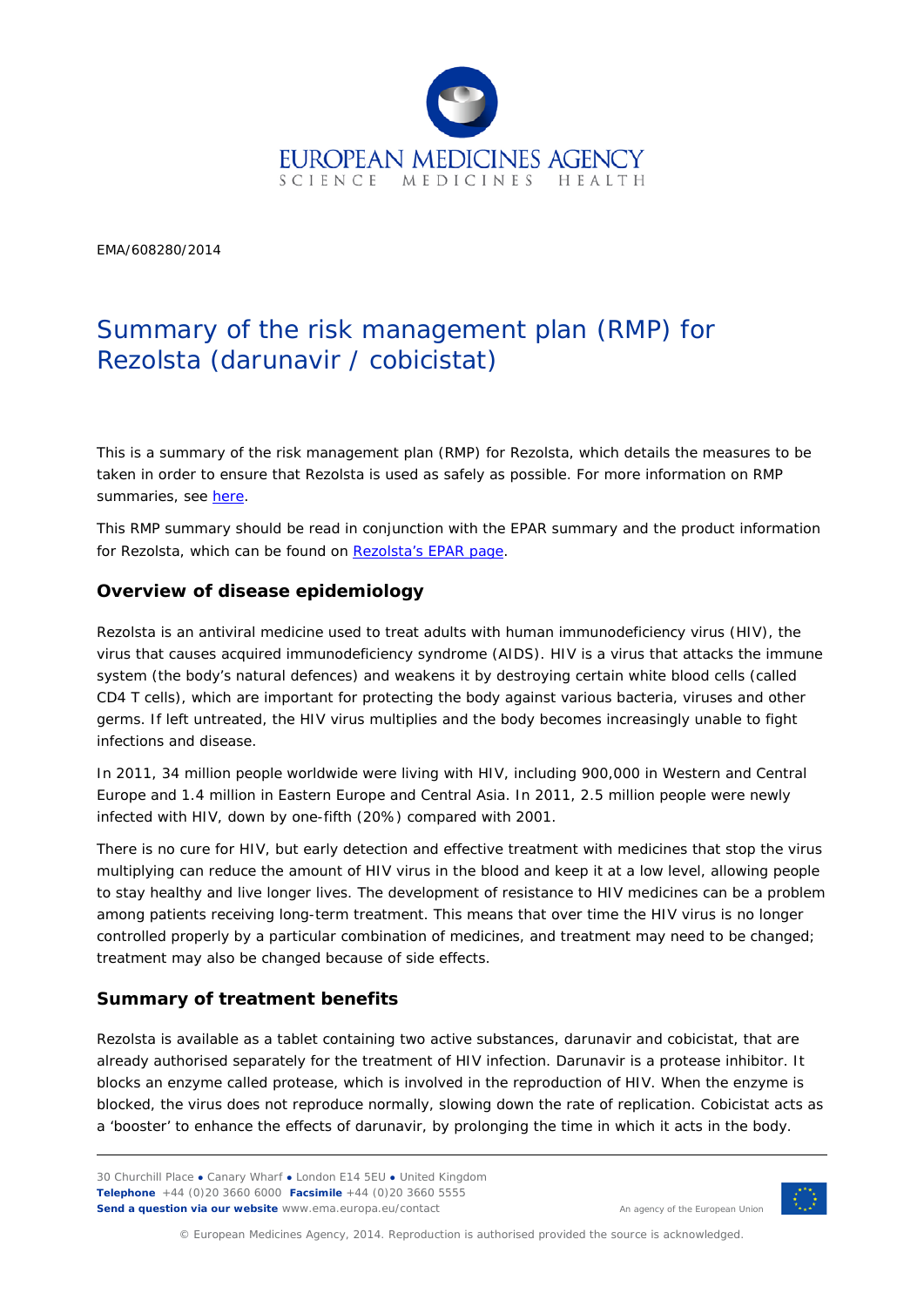Rezolsta is for use in patients who have not received HIV treatment before or previously treated patients whose disease is not expected to be resistant to darunavir and who are healthy enough and have HIV virus levels below a certain threshold.

Because darunavir and cobicistat have both previously been shown to be effective and are authorised for use in the treatment of HIV infection, studies were mainly carried out to show that Rezolsta produced similar effects and levels of darunavir and cobicistat in the blood to the two active substances given separately, and to darunavir given with a different booster medicine, ritonavir (an established combination).

In addition, one main study was carried out to examine the safety and effectiveness of darunavir and cobicistat, given with other HIV medicines, in 313 adult patients with HIV who had not been previously treated or who had been previously treated and whose infection was not expected to be resistant to darunavir. Effectiveness was measured by reduction in viral load (the amount of HIV-1 virus in the blood) to less than 50 copies/ml. Overall, 258 patients (82%) achieved this response after 24 weeks of treatment, and 253 patients (81%) at 48 weeks.

## **Unknowns relating to treatment benefits**

There is limited information about the long-term use of Rezolsta, and about use in certain subgroups of patients: the elderly (65 years and above), children, pregnant and breastfeeding women and patients with reduced liver or kidney function.

### **Summary of safety concerns**

| <b>Risk</b>                                         | What is known                                                                                                                                                                                                                                                                                                                                                                                                                                                     | Preventability                                                                                                                                                                                                                                                                              |  |
|-----------------------------------------------------|-------------------------------------------------------------------------------------------------------------------------------------------------------------------------------------------------------------------------------------------------------------------------------------------------------------------------------------------------------------------------------------------------------------------------------------------------------------------|---------------------------------------------------------------------------------------------------------------------------------------------------------------------------------------------------------------------------------------------------------------------------------------------|--|
| Severe skin<br>reactions                            | Rash is a very common side effect,<br>seen in more than 1 patient in 10;<br>16% of patients experienced rash in a<br>study where they were given<br>darunavir and cobicistat. Although<br>severe reactions are possible, in<br>clinical trials where darunavir was<br>given with cobicistat or ritonavir, rash<br>was mostly mild to moderate in<br>severity, often occurring within the<br>first 4 weeks of treatment and<br>resolving despite continued dosing. | Patients should be warned to contact<br>their doctor if rash develops, and<br>healthcare professionals should advise<br>patients on appropriate treatment and<br>whether Rezolsta needs to be stopped.                                                                                      |  |
| Adverse effects on<br>the liver<br>(hepatotoxicity) | Side effects that involve the liver<br>(e.g., abnormal liver tests) are seen<br>in up to 1 patient in 10. Inflammation<br>of the liver (hepatitis) is uncommon<br>(reported in less than 1 patient in<br>$100$ .<br>In clinical trials, these side effects                                                                                                                                                                                                        | Rezolsta is contraindicated in patients<br>with severely reduced liver function.<br>Rezolsta should be used with caution in<br>patients with mild or moderate liver<br>impairment: patients should be<br>monitored, and interrupting or stopping<br>treatment considered if there are signs |  |

#### *Important identified risks*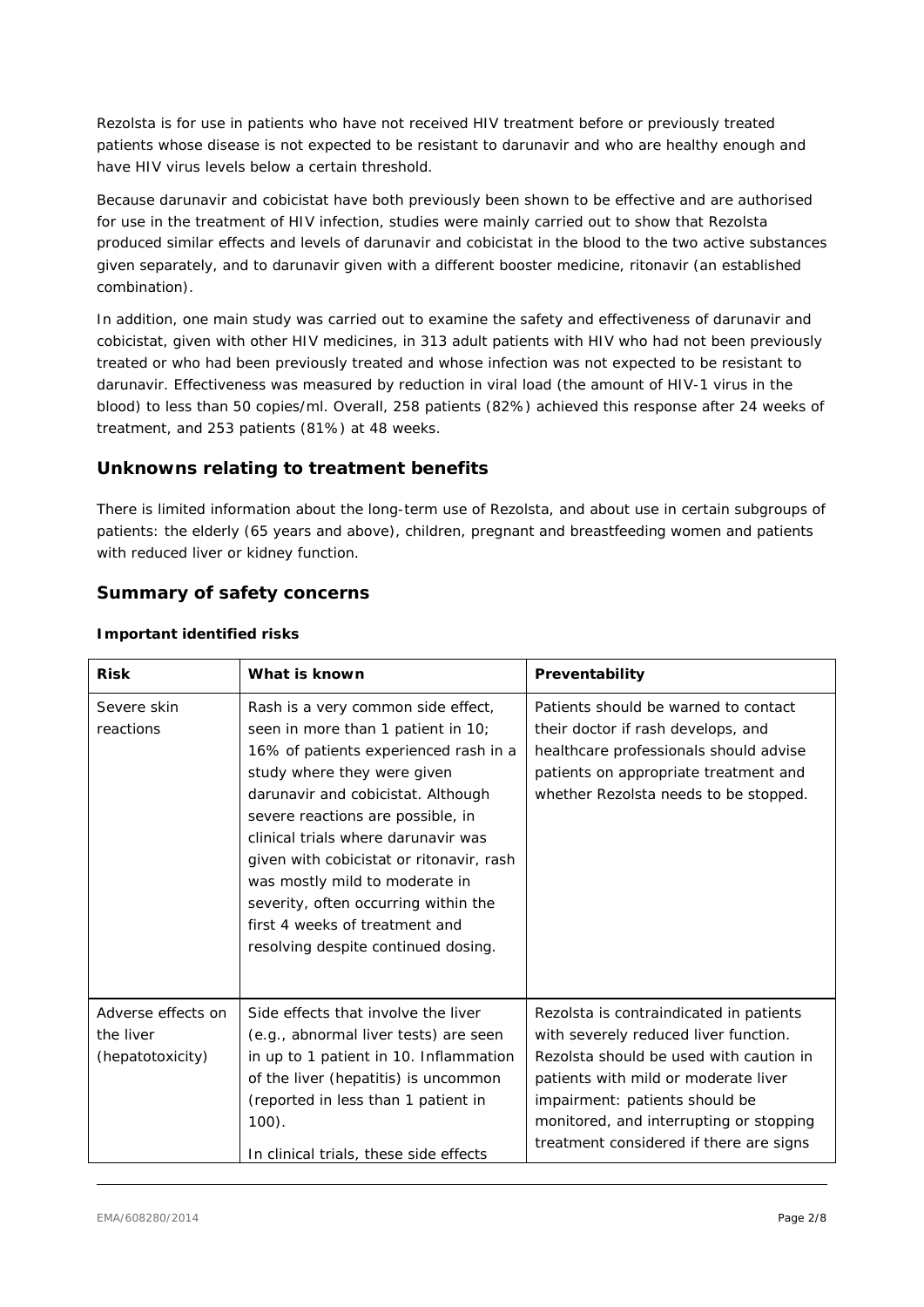| <b>Risk</b>                                                                                                                 | What is known                                                                                                                                                                                                                                                                                                                                                                                                                                                                                                                   | Preventability                                                                                                                                                                                                                                                                                                                                                                                                                       |  |
|-----------------------------------------------------------------------------------------------------------------------------|---------------------------------------------------------------------------------------------------------------------------------------------------------------------------------------------------------------------------------------------------------------------------------------------------------------------------------------------------------------------------------------------------------------------------------------------------------------------------------------------------------------------------------|--------------------------------------------------------------------------------------------------------------------------------------------------------------------------------------------------------------------------------------------------------------------------------------------------------------------------------------------------------------------------------------------------------------------------------------|--|
|                                                                                                                             | occurred more often in patients who<br>were also infected with hepatitis B or<br>hepatitis C virus than in patients with<br>HIV-1 infection alone.                                                                                                                                                                                                                                                                                                                                                                              | of new or worsening liver problems.                                                                                                                                                                                                                                                                                                                                                                                                  |  |
| High blood sugar<br>levels<br>(hyperglycaemia)                                                                              | Diabetes or increase in blood sugar<br>have been reported in up to 1 patient<br>in 10 given darunavir with cobicistat<br>or ritonavir in studies, but serious<br>problems were infrequent.                                                                                                                                                                                                                                                                                                                                      | The product information includes<br>warnings to doctors and patients on the<br>risk of increased blood sugar. Doctors<br>may consider blood tests where<br>appropriate.                                                                                                                                                                                                                                                              |  |
| Increased fat in<br>the blood<br>(lipid<br>abnormalities)                                                                   | Increases in blood levels of various<br>types of fats (lipids), including<br>cholesterol and triglycerides, are<br>common side effects, occurring in up<br>to 1 patient in 10.                                                                                                                                                                                                                                                                                                                                                  | The product information includes<br>warnings to doctors and patients of the<br>risk of increased blood fats. Doctors may<br>consider blood tests where appropriate.                                                                                                                                                                                                                                                                  |  |
| Inflammation of<br>the pancreas<br>(pancreatitis)                                                                           | Inflammation of the pancreas may<br>occur in up to 1 patient in 100.                                                                                                                                                                                                                                                                                                                                                                                                                                                            | The product information includes<br>warnings to doctors and patients of the<br>possibility of developing acute<br>pancreatitis.                                                                                                                                                                                                                                                                                                      |  |
| Fat redistribution                                                                                                          | Treatment with combinations of HIV<br>medicines has been associated with<br>redistribution of body fat, including<br>loss of fat on the face and body,<br>increased fat in the abdomen and<br>around the internal organs, breast<br>enlargement, and fat accumulation at<br>the back of the neck and upper back<br>('buffalo hump'). The long-term<br>significance of these changes is<br>currently unknown.<br>Increasing age and longer duration of<br>HIV treatment also have an influence<br>on redistribution of body fat. | Doctors should evaluate patients<br>regularly for physical signs of fat<br>redistribution.                                                                                                                                                                                                                                                                                                                                           |  |
| Inflammation<br>during recovery of<br>the immune<br>system<br>(immune<br>reconstitution<br>inflammatory<br>syndrome - IRIS) | IRIS is a condition seen in HIV<br>patients whose immune system is<br>recovering, as a result of treatment<br>with HIV medicines. During recovery,<br>there can be a reaction to an existing<br>infection in the body, causing severe<br>inflammation at the site of the<br>infection, or overactivity of the<br>immune system leading it to attack<br>healthy body tissue (autoimmunity).<br>Such effects may be seen in up to 1                                                                                               | Patients should tell their doctor<br>immediately if they notice any symptoms<br>of infection (for example enlarged lymph<br>nodes and fever) or other symptoms<br>such as muscle weakness, weakness<br>beginning in the hands and feet and<br>moving up towards the trunk of the<br>body, palpitations, tremor or<br>hyperactivity. Any inflammatory<br>symptoms should be evaluated by a<br>healthcare professional and appropriate |  |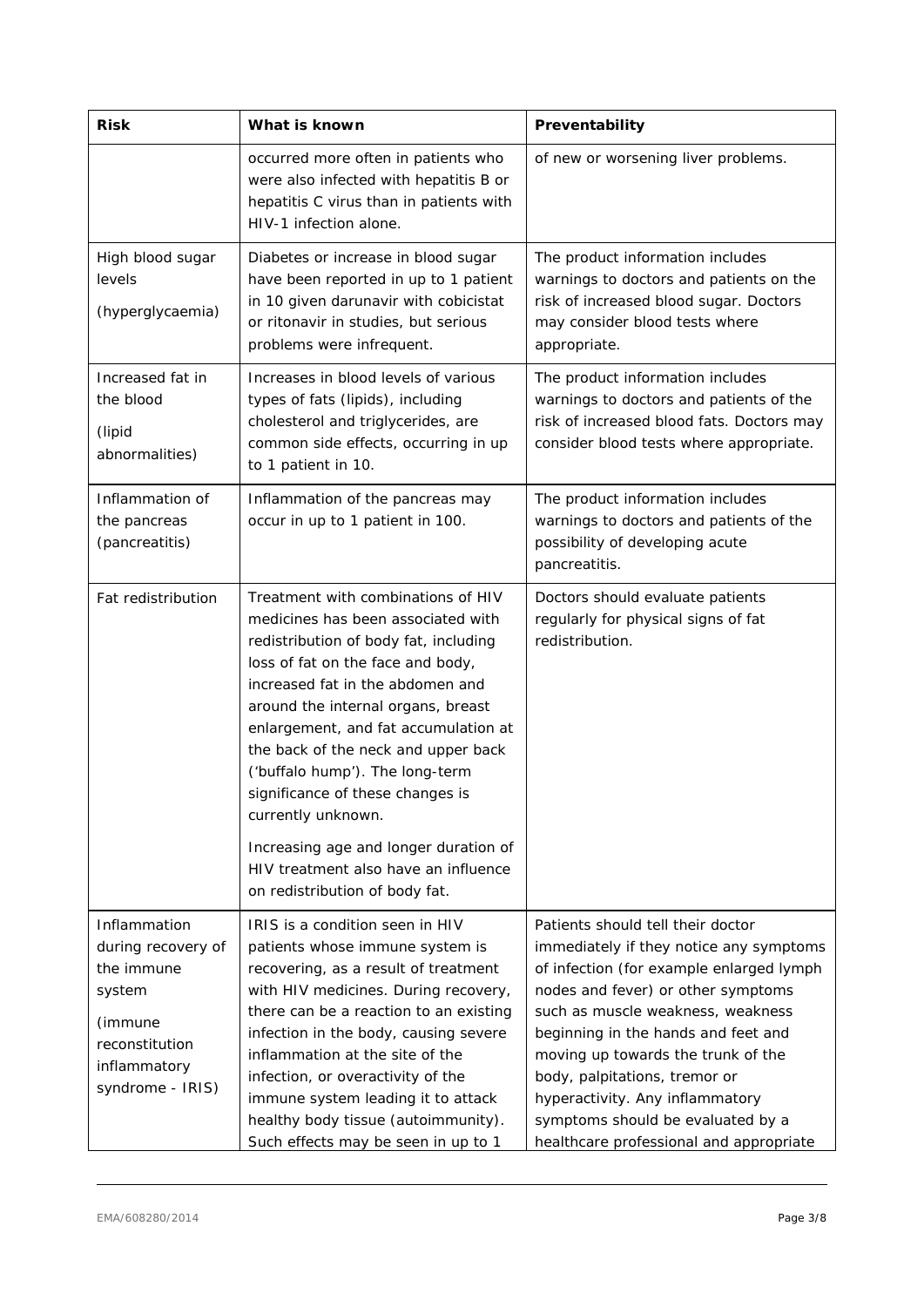| <b>Risk</b>                                                       | What is known                                                                                                                                                                                                                                                                                                                                                                                                                                                                                                                  | Preventability                                                                                                                                                                                                                                                                                                                                                                                                                                                                                             |  |
|-------------------------------------------------------------------|--------------------------------------------------------------------------------------------------------------------------------------------------------------------------------------------------------------------------------------------------------------------------------------------------------------------------------------------------------------------------------------------------------------------------------------------------------------------------------------------------------------------------------|------------------------------------------------------------------------------------------------------------------------------------------------------------------------------------------------------------------------------------------------------------------------------------------------------------------------------------------------------------------------------------------------------------------------------------------------------------------------------------------------------------|--|
|                                                                   | patient in 100 treated with Rezolsta.                                                                                                                                                                                                                                                                                                                                                                                                                                                                                          | treatment started if necessary.                                                                                                                                                                                                                                                                                                                                                                                                                                                                            |  |
| Development of<br>resistance by the<br>virus                      | In some patients treated with an HIV<br>medicine such as darunavir, the virus<br>may become resistant to it and may<br>be able to continue to reproduce.<br>When the virus becomes resistant to<br>one medicine, some other HIV<br>medicines, particularly those in the<br>same class, may also not be effective,<br>which limits the number of treatment<br>options available to the patient.<br>Studies in patients given darunavir<br>with cobicistat showed that when<br>taken properly the risk of resistance<br>was low. | Before recommending treatment with<br>Rezolsta, the doctor should consider the<br>patient's history of previous HIV<br>treatments and carry out a blood test to<br>find out if the medicine is likely to work<br>('resistance testing').<br>Resistance may develop if patients fail to<br>comply with the prescribed treatment;<br>therefore patients should take Rezolsta<br>regularly with food as directed by their<br>doctor and should not stop treatment<br>without discussing it with their doctor. |  |
| Taking other<br>medicines with<br>Rezolsta (drug<br>interactions) | Giving Rezolsta with other medicines<br>that are broken down in the body in<br>the same way may interfere with the<br>breakdown of such medicines and<br>increase their blood levels. This can<br>increase the risk of potentially serious<br>side effects. In addition, some other<br>medicines may increase the<br>breakdown of Rezolsta, resulting in<br>loss of effectiveness.                                                                                                                                             | The product information for Rezolsta<br>contains clear recommendations on<br>medicines that should not be taken<br>during treatment or actions to be taken<br>by healthcare professionals such as<br>adjusting doses based on levels of the<br>medicine in the body.                                                                                                                                                                                                                                       |  |

# *Important potential risks*

| <b>Risk</b>                                                                                        | What is known                                                                                                                                                                                                                                                                                                                                                                                                             |
|----------------------------------------------------------------------------------------------------|---------------------------------------------------------------------------------------------------------------------------------------------------------------------------------------------------------------------------------------------------------------------------------------------------------------------------------------------------------------------------------------------------------------------------|
| Heart attack<br>(coronary artery<br>events)                                                        | High blood sugar and increase in blood fats such as cholesterol, which are<br>considered identified risks, are also risk factors for developing hardening and<br>thickening of the walls of the arteries (arteriosclerosis). If this occurs in the<br>arteries that supply blood to the heart muscle it can cause angina (chest pain)<br>and/or heart attack, which are therefore considered potential risks of Rezolsta. |
| Alterations in the<br>electrical activity of<br>the heart (cardiac<br>conduction<br>abnormalities) | Alterations in the electrical activity in the heart can result in potentially serious<br>effects on heart rate and rhythm. Such alterations have not been reported in<br>studies in patients given darunavir with cobicistat. However, because they<br>have been reported in patients given darunavir with an alternative booster<br>medicine, ritonavir, they are considered a potential risk with Rezolsta.             |
| <b>Seizures</b><br>(convulsions)                                                                   | In animal studies with darunavir, convulsions have been observed in young<br>animals, equivalent to less than 2 years of age in humans. Rezolsta is not<br>authorised for use in children.                                                                                                                                                                                                                                |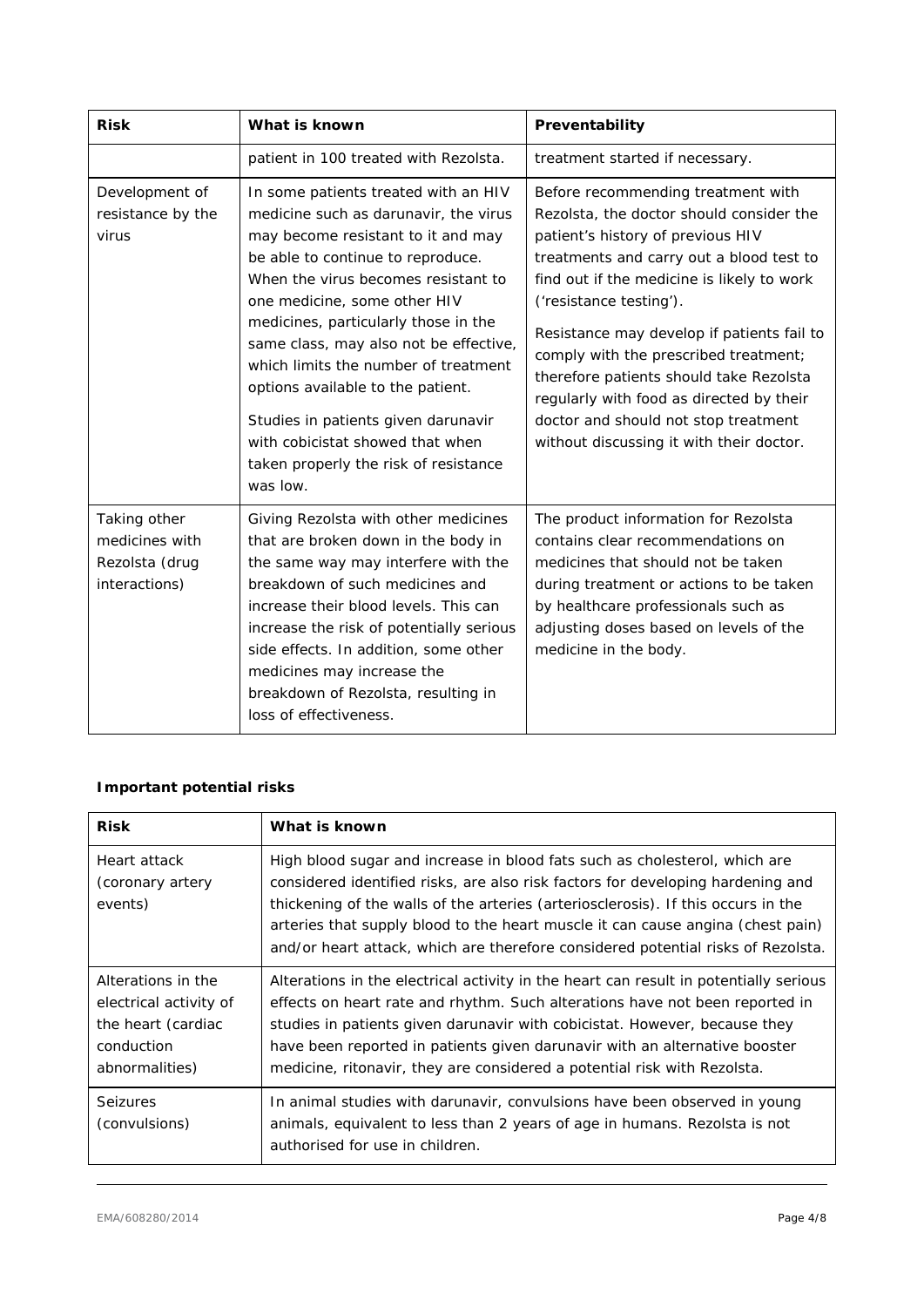| <b>Risk</b>                                                                | What is known                                                                                                                                                                                                                                                                                                                                                                                                                                                                                                                                                                                                                                                                                                                                                                                                                     |
|----------------------------------------------------------------------------|-----------------------------------------------------------------------------------------------------------------------------------------------------------------------------------------------------------------------------------------------------------------------------------------------------------------------------------------------------------------------------------------------------------------------------------------------------------------------------------------------------------------------------------------------------------------------------------------------------------------------------------------------------------------------------------------------------------------------------------------------------------------------------------------------------------------------------------|
| Effects on the kidneys<br>(renal toxicity)                                 | Cobicistat has been shown to lower the elimination of creatinine from the<br>blood (creatinine clearance), which is normally a sign of reduced kidney<br>function, but without any further effect on the function of the kidneys.<br>Rezolsta should therefore not be used in patients who need to have the dose<br>of another medicine (e.g., emtricitabine, lamivudine, tenofovir disoproxil<br>fumarate, or adefovir dipivoxil) adjusted based upon the creatinine clearance.<br>There is currently not enough information to determine whether taking<br>Rezolsta with tenofovir disoproxil fumarate increases the risk of toxicity to the<br>kidneys, but this is a potential risk. The effects on the kidneys should<br>therefore be monitored when Rezolsta and tenofovir disoproxil fumarate are<br>being given together. |
| Use in patients for<br>whom Rezolsta is not<br>approved (off-label<br>use) | There is a risk of unapproved or off-label use of Rezolsta, including use in<br>children and adolescents under 18 years old and in adults who have already<br>received treatment with HIV medicines but who have high levels of the virus<br>in their blood (more than 100,000 copies/ml HIV-1 RNA) at the start of<br>treatment.<br>The safety and effectiveness of Rezolsta in such patients has not been shown.                                                                                                                                                                                                                                                                                                                                                                                                                |

#### *Missing information*

| <b>Risk</b>                                                                          | What is known                                                                                                                                                                                                                                                                |  |
|--------------------------------------------------------------------------------------|------------------------------------------------------------------------------------------------------------------------------------------------------------------------------------------------------------------------------------------------------------------------------|--|
| Use in the elderly (65<br>years and above)                                           | There is limited information from studies with darunavir and cobicistat in<br>patients over 65 years of age. It is therefore not known whether patients<br>above 65 years of age respond differently to younger patients.                                                    |  |
| Use in pregnant and<br>breastfeeding women                                           | Darunavir and cobicistat have not been studied in pregnant women. Pregnant<br>women should not take Rezolsta unless it has been agreed with the doctor<br>that the potential benefits outweigh any risks.                                                                    |  |
|                                                                                      | It is not known whether darunavir or cobicistat pass into human breast milk<br>but in any case it is recommended that mothers with HIV do not breastfeed<br>their infants.                                                                                                   |  |
| Use in children below<br>18 years of age                                             | The safety and effectiveness of darunavir and cobicistat in patients aged less<br>than 18 years have not yet been established. Therefore, the use of Rezolsta in<br>this age group is not recommended.                                                                       |  |
| Long-term safety<br>information                                                      | The long-term safety effects of Rezolsta will be monitored by ongoing studies<br>and during regular use once it becomes available by prescription.                                                                                                                           |  |
| Use in patients with<br>severely decreased<br>liver function (hepatic<br>impairment) | Darunavir and cobicistat have not been studied in patients with severely<br>decreased liver function and therefore should not be used in these patients.<br>No change in the dose of Rezolsta is required in patients with mildly or<br>moderately decreased liver function. |  |
| Use in patients with<br>decreased renal                                              | Rezolsta has not been studied in patients receiving dialysis, and, therefore, no<br>recommendation can be made for these patients.                                                                                                                                           |  |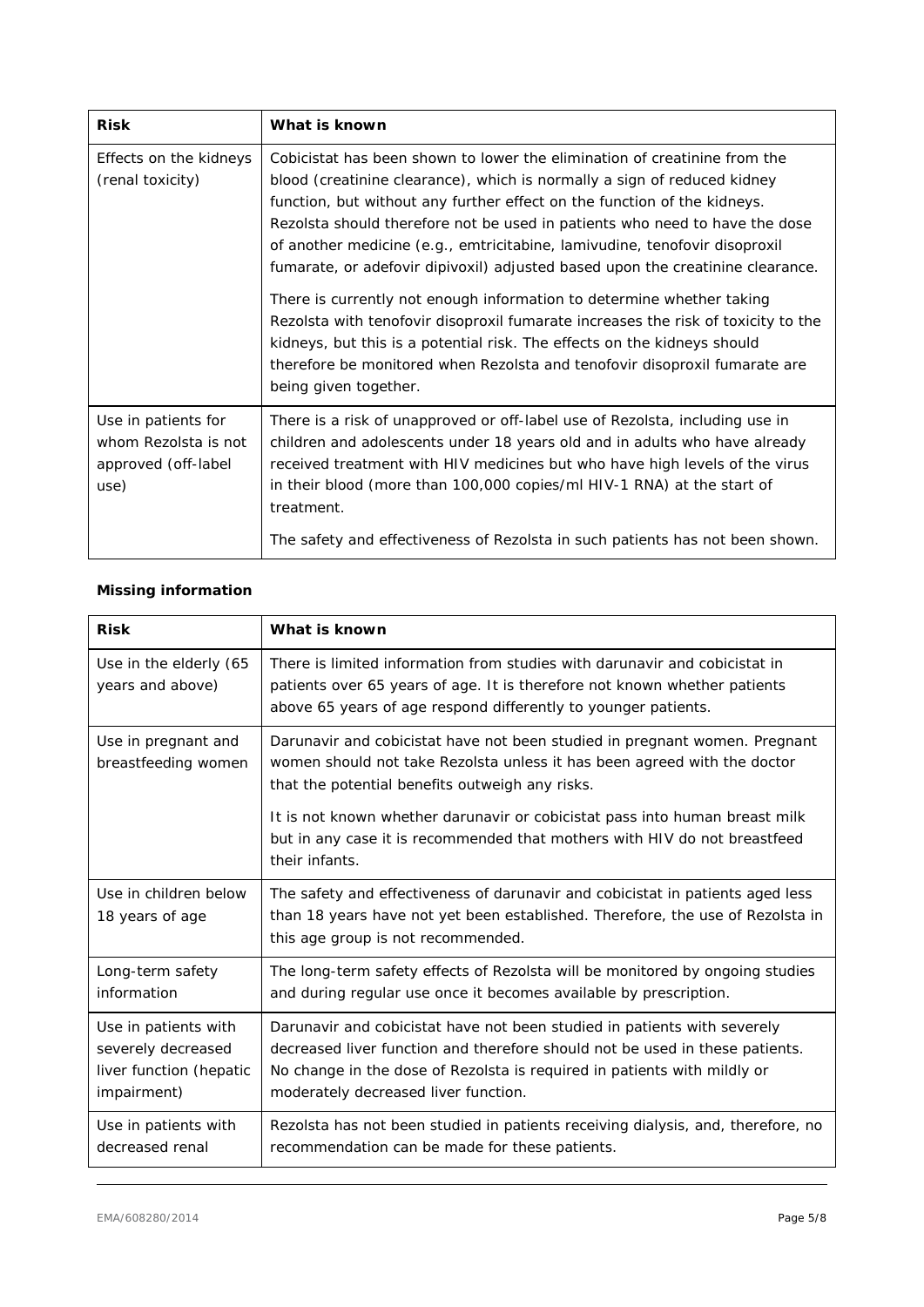| <b>Risk</b>                                                    | What is known                                                                                                                                                                                                                                                                                                                                                                                                                                                                                                                                                                                                                                                                                                                                                                                    |  |  |
|----------------------------------------------------------------|--------------------------------------------------------------------------------------------------------------------------------------------------------------------------------------------------------------------------------------------------------------------------------------------------------------------------------------------------------------------------------------------------------------------------------------------------------------------------------------------------------------------------------------------------------------------------------------------------------------------------------------------------------------------------------------------------------------------------------------------------------------------------------------------------|--|--|
| function (renal<br>impairment)                                 | No dose adjustment of Rezolstat is needed in patients with reduced kidney<br>function, including those whose kidney function is severely reduced. An<br>ongoing study will provide additional information about the safety of Rezolsta<br>in HIV-infected adults with mild to moderate kidney impairment.<br>Rezolsta should not be started in patients who have mild kidney impairment<br>and are receiving treatment with certain HIV medicines that require dose<br>adjustment for the kidney impairment.                                                                                                                                                                                                                                                                                     |  |  |
| Use in patients who<br>also have hepatitis B<br>or C infection | Only limited information is available on the use of Rezolsta in patients who<br>also have hepatitis B and/or hepatitis C infection.<br>Patients with pre-existing liver problems, including chronic active hepatitis B<br>or hepatitis C, have an increased risk for abnormalities of liver function<br>including severe and potentially fatal effects. Patients should have their liver<br>function tested before and during treatment, especially during the first few<br>months of treatment and in patients with inflammation of the liver (hepatitis),<br>scarring (cirrhosis) or raised liver enzyme values in the blood. If antiviral<br>therapy for hepatitis B or hepatitis C is given together with Rezolsta, the<br>product information for these medicines should also be consulted. |  |  |

# **Summary of risk minimisation measures by safety concern**

All medicines have a summary of product characteristics (SmPC) which provides physicians, pharmacists and other healthcare professionals with details on how to use the medicine, and also describes the risks and recommendations for minimising them. Information for patients is available in lay language in the package leaflet. The measures listed in these documents are known as 'routine risk minimisation measures'.

The SmPC and the package leaflet are part of the medicine's product information. The product information for Rezolsta can be found on [Rezolsta's EPAR page.](http://www.ema.europa.eu/ema/index.jsp?curl=/pages/medicines/human/medicines/002819/human_med_001817.jsp)

This medicine has no additional risk minimisation measures.

#### **Planned post-authorisation development plan**

| Study/activity<br>(including study<br>number) | <b>Objectives</b> | <b>Safety concerns</b><br>/efficacy issue<br>addressed | <b>Status</b> | <b>Planned date for</b><br>submission of<br>(interim and)<br>final results |
|-----------------------------------------------|-------------------|--------------------------------------------------------|---------------|----------------------------------------------------------------------------|
| GS-US-216-0130                                | To evaluate the   | Important potential risk:                              | Ongoing       | Q3 2015 (Final                                                             |
| (Gilead)                                      | safety and        | Kidney toxicity                                        |               | report)                                                                    |
|                                               | tolerability of   | Missing information:                                   |               |                                                                            |
|                                               | darunavir and     | Long-term safety of                                    |               |                                                                            |
|                                               | cobicistat plus   | darunavir and cobicistat                               |               |                                                                            |
|                                               | 2 fully active    | in adults                                              |               |                                                                            |

*List of studies in post-authorisation development plan*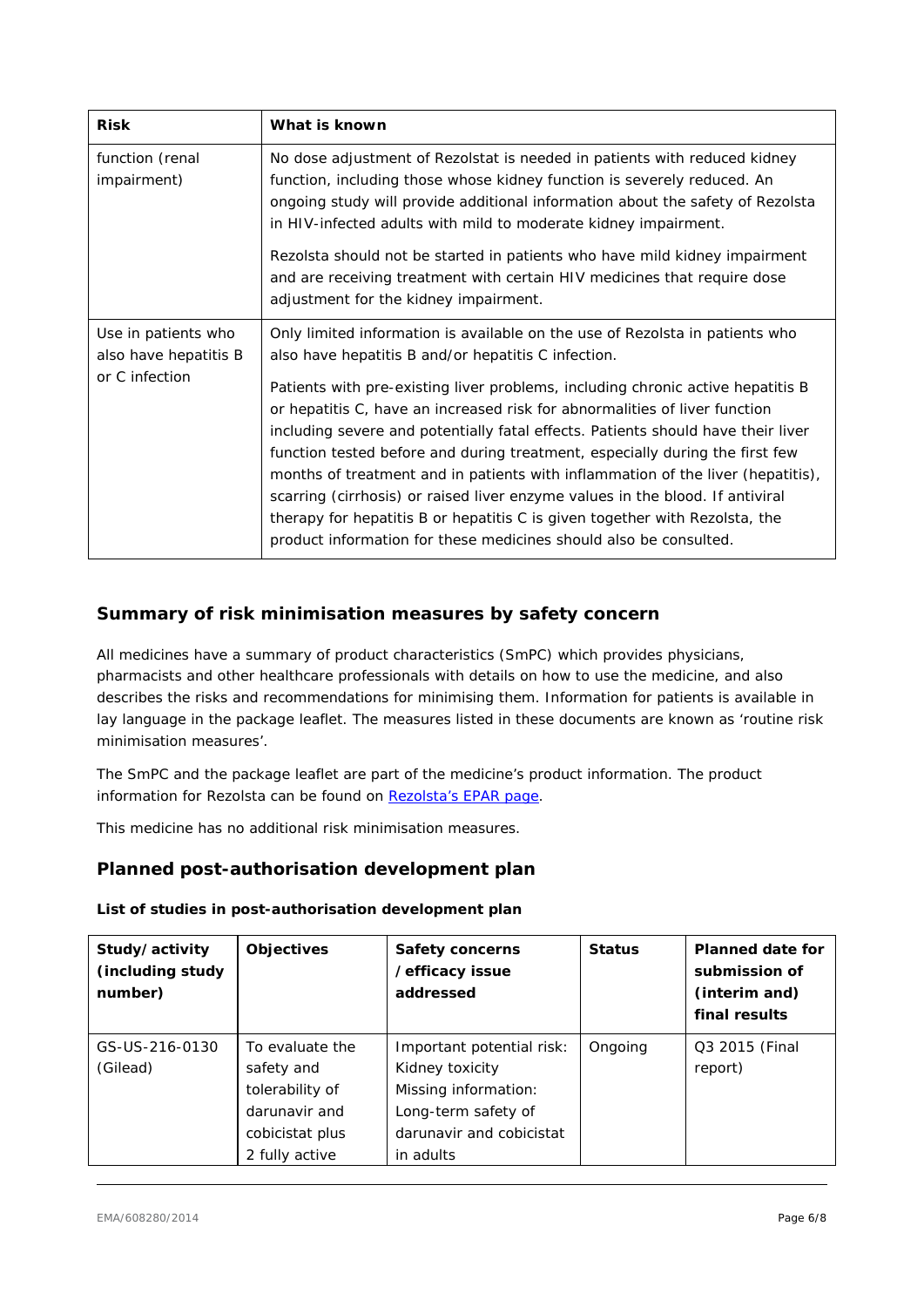| Study/activity<br>(including study<br>number) | <b>Objectives</b>                                                                                                                                                                                                                                                             | <b>Safety concerns</b><br>/efficacy issue<br>addressed                                                     | <b>Status</b> | <b>Planned date for</b><br>submission of<br>(interim and)<br>final results |
|-----------------------------------------------|-------------------------------------------------------------------------------------------------------------------------------------------------------------------------------------------------------------------------------------------------------------------------------|------------------------------------------------------------------------------------------------------------|---------------|----------------------------------------------------------------------------|
|                                               | 'nucleoside<br>reverse<br>transcriptase<br>inhibitors' through<br>48 weeks of<br>treatment and<br>beyond. After<br>48 weeks of<br>treatment,<br>subjects are given<br>the option to<br>participate in an<br>open-label<br>extension of the<br>study to receive<br>cobicistat. |                                                                                                            |               |                                                                            |
| GS-US-216-0128<br>(Gilead)                    | To evaluate PK,<br>safety, and<br>efficacy of<br>atazanavir with<br>cobicistat and<br>darunavir with<br>cobicistat in<br>children and<br>adolescents.                                                                                                                         | Missing information:<br>Children less than<br>18 years of age                                              | Planned       | February 2018<br>(Week 48 report)<br>February 2022<br>(Final report)       |
| GS-US-236-0118<br>(Gilead)                    | To evaluate the<br>effects (including<br>long-term effects),<br>safety, and<br>tolerability of<br>cobicistat-<br>containing<br>regimens on<br>kidney parameters<br>through 48 weeks<br>of treatment and<br>beyond.                                                            | Important potential risk:<br>Kidney toxicity<br>Missing information:<br>Subjects with kidney<br>impairment | Ongoing       | Q3 2015 (Final<br>report)                                                  |
| GS-US-236-0140<br>(Gilead)                    | To evaluate the<br>effect of tenofovir<br>disoproxil<br>fumarate on<br>kidney function<br>with and without<br>cobicistat.                                                                                                                                                     | Important identified<br>risk:<br>Drug interaction<br>Important potential risk:<br>Kidney toxicity          | Planned       | May 2015 (Final<br>report)                                                 |